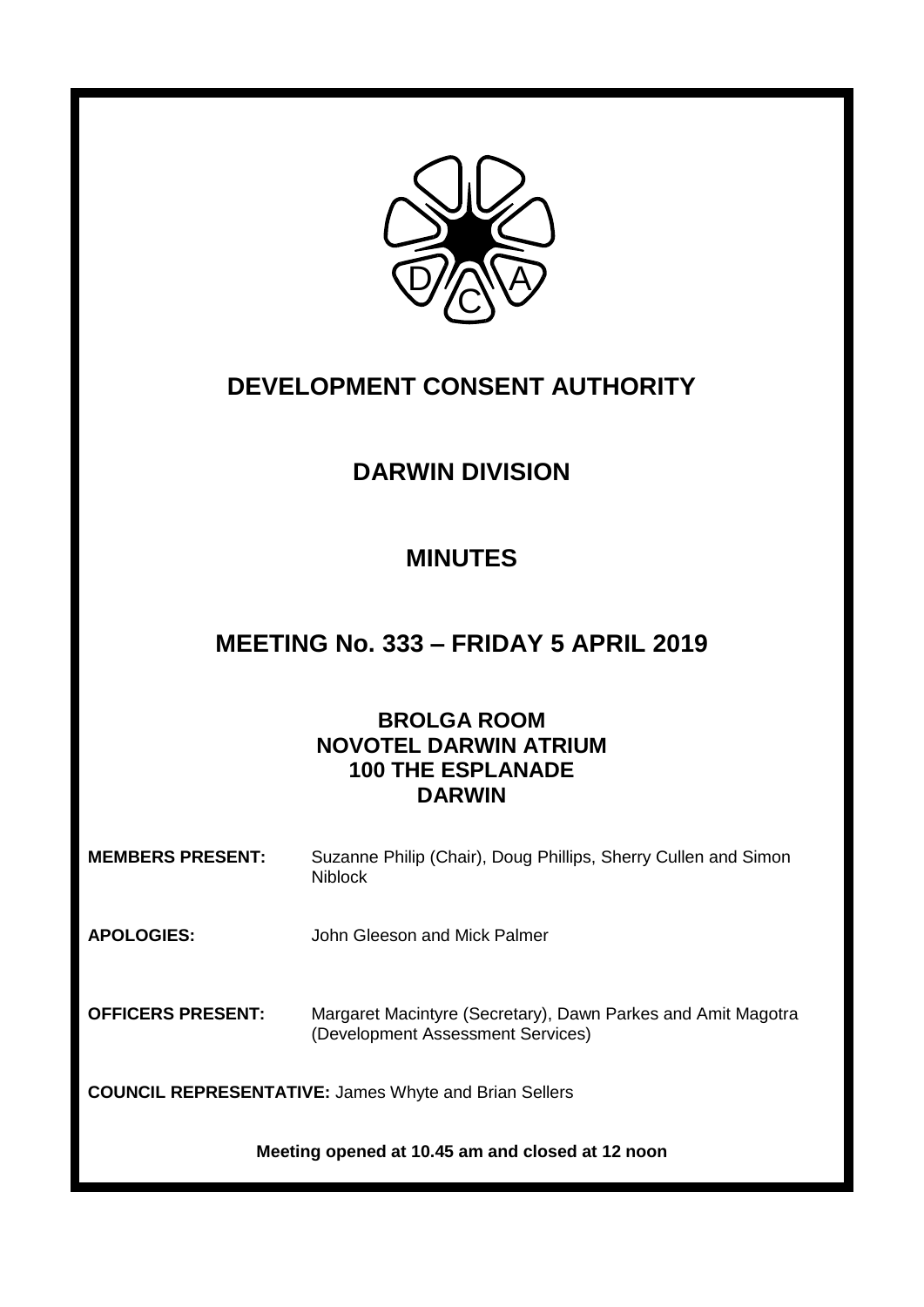**THE MINUTES RECORD OF THE EVIDENTIARY STAGE AND THE DELIBERATIVE STAGE ARE RECORDED SEPARATELY. THESE MINUTES RECORD THE DELIBERATIVE STAGE. THE TWO STAGES ARE GENERALLY HELD AT DIFFERENT TIMES DURING THE MEETING AND INVITEES ARE PRESENT FOR THE EVIDENTIARY STAGE ONLY.**

### **ITEM 1 EXTENSION OF TIME TO DP13/0012 PA2011/0272 LOT 2017 (6) QUEEN STREET, TOWN OF DARWIN APPLICANT KATINA MAMOUZELLOS**

Mr George Mamouzellos attended on behalf of the applicant and tabled seven pages of information for the Development Consent Authority (DCA).

**RESOLVED** That, pursuant to section 59(3)(a) of the *Planning Act 1999*, the Development **71/19** Consent Authority consent to the application to extend the base period of DP13/0012 for the purpose of 12 x 2 bedroom multiple dwellings in a 4 storey building plus basement car parking at Lot 2017 (6) Queen Street, Town of Darwin for an additional period of 2 years.

### **REASONS FOR THE DECISION**

- There have not been any substantial changes to the Northern Territory Planning Scheme since the time of issue of the original permit.
- There are no concepts for the subject land, and the land is not identified as a potential area for change in the Darwin Inner Suburb Area Plan (DISAP).

Mr George Mamouzellos tabled seven pages of information for the DCA and addressed the DCA by speaking to the tabled information. Mr Mamouzellos explained various circumstances that have had occurred in the past resulting in the delay of the development. Mr Mamouzellos expressed that the current economic downturn of Darwin has also impacted the economic viability of the development. Mr Mamouzellos is of the view that re-advertising the application, under the current requirements of the NTPS, will not raise any new physical variations or alterations then as previously approved under the original permit. Mr Mamouzellos highlighted that the assessment report prepared by the Development Assessment Services (DAS) also states that there have not been any substantial changes to the Northern Territory Planning Scheme (NTPS) since the time of issue of the original permit

In response to a question raised by the Authority at the hearing in relation to the extension of the period of permit sought for the development, Mr Mamouzellos confirmed that he is seeking an extension of two years.

The Authority gave careful consideration to the applicant's verbal submission and took these comments into consideration in making its decision. The Authority noted that the current application is for the third extension of the period of the permit. The Authority considered that notwithstanding there have not been any substantial changes to the Northern Territory Planning Scheme (NTPS) since the time of issue of the original permit, that substantial time has passed, and the nature of the locality, including owners and occupiers of adjacent and nearby developments, may have changed.

Page 2 of 8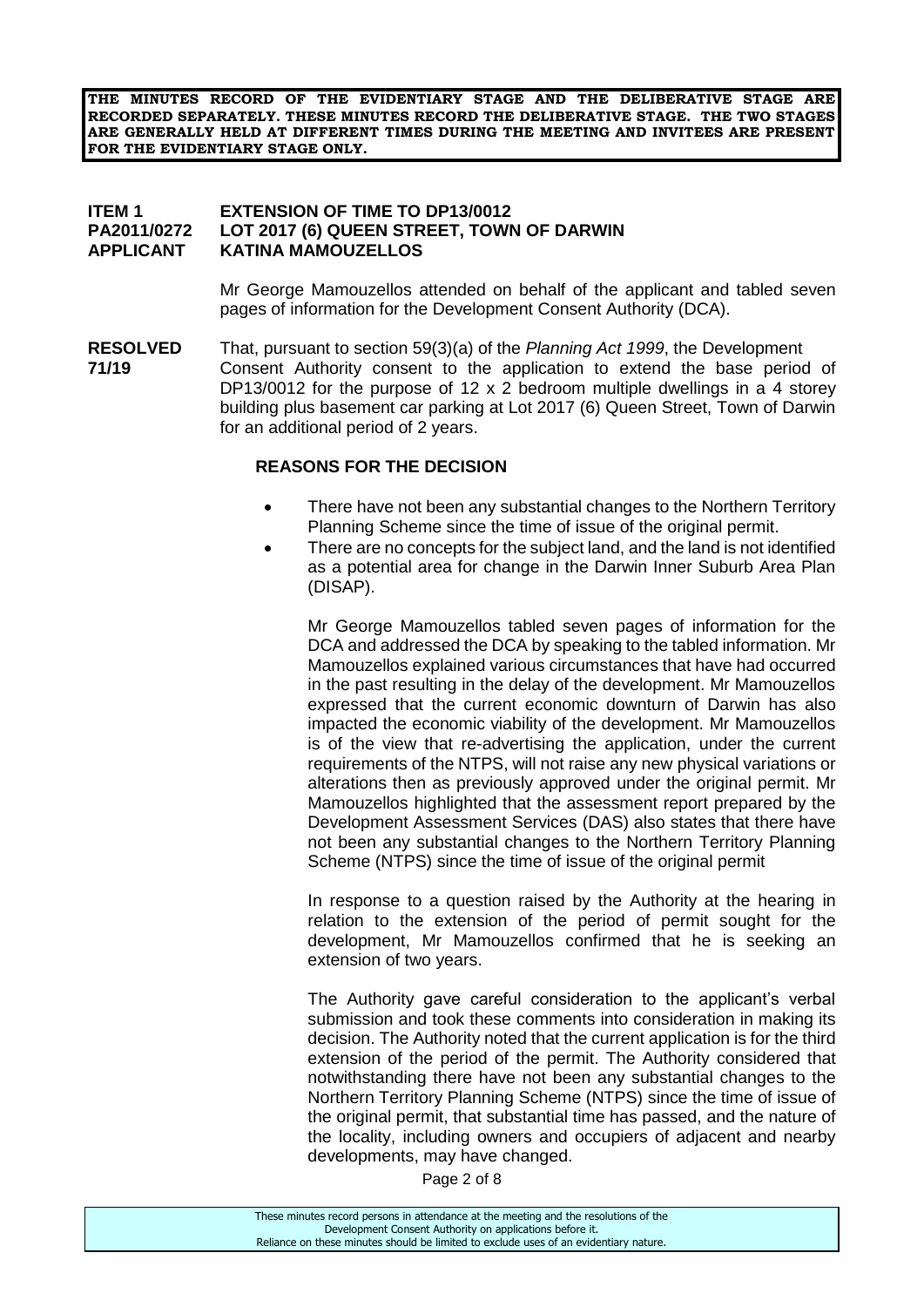While the Authority determined to grant the requested two years extension which will extend the base period of the permit to 2021, the Authority were unanimous in determining that any further request for an extension of time to the base period of the permit is unlikely to be granted, and the applicant is encouraged to commence the development within the new base period of the permit.

**ACTION:** Extension of Time Permit with covering email to include the last paragraph from above, reiterating that any further extension is unlikely to be supported.

#### **ITEM 2 CHANGE OF USE FROM OFFICE TO MEDICAL CLINIC PA2019/0040 UNIT 10864 APT 45 (OFFICE 3) GSELL COMMERCIAL, (7C) GSELL STREET, TOWN OF NIGHTCLIFF APPLICANT NORTHERN PLANNING CONSULTANTS PTY LTD**

Mr Brad Cunnington (Northern Planning Consultants Pty Ltd) attended.

Submitters in attendance:- Ms Maureen Schaffer (Director) and Mr Darren Kovak (Golden Glow Nursing and Day Surgery).

**RESOLVED** That, pursuant to section 53(a) of the *Planning Act 1999*, the Development **72/19** Consent Authority consent to the application to develop Unit 10864 Apt 45 (Office 3) Gsell Commercial, (7C) Gsell Street, Town of Nightcliff for the purpose of change of use from office to medical clinic (dental clinic with one consulting room only), subject to the following conditions:

### **GENERAL CONDITIONS**

- 1. The works carried out under this permit shall be in accordance with the drawing number 2019/0040/01 endorsed as forming part of this permit.
- 2. The owner of the land must enter into agreements with the relevant authorities for the provision of water supply, sewerage and electricity facilities to the development shown on the endorsed plan in accordance with the authorities' requirements and relevant legislation at the time.
- 3. Any developments on or adjacent to any easements on site shall be carried out to the requirements and satisfaction of the relevant service authority at no cost to the relevant service authority.
- 4. Before the use commences, one car parking space for the use of the medical clinic (dental clinic with one consulting room only) must be provided on Lot 6254, Town of Nightcliff. Evidence of a lease agreement or other arrangement must be provided to the satisfaction of the consent authority. The provision of one car parking space on Lot 6254, Town of Nightcliff must remain for as long as the medical clinic (dental clinic with one consulting room only) is in operation unless otherwise agreed in writing by the consent authority.
- Page 3 of 8 5. At least two of the three car parking spaces under the title of Unit 10864 Town of Nightcliff, located directly in front of the tenancy, must be available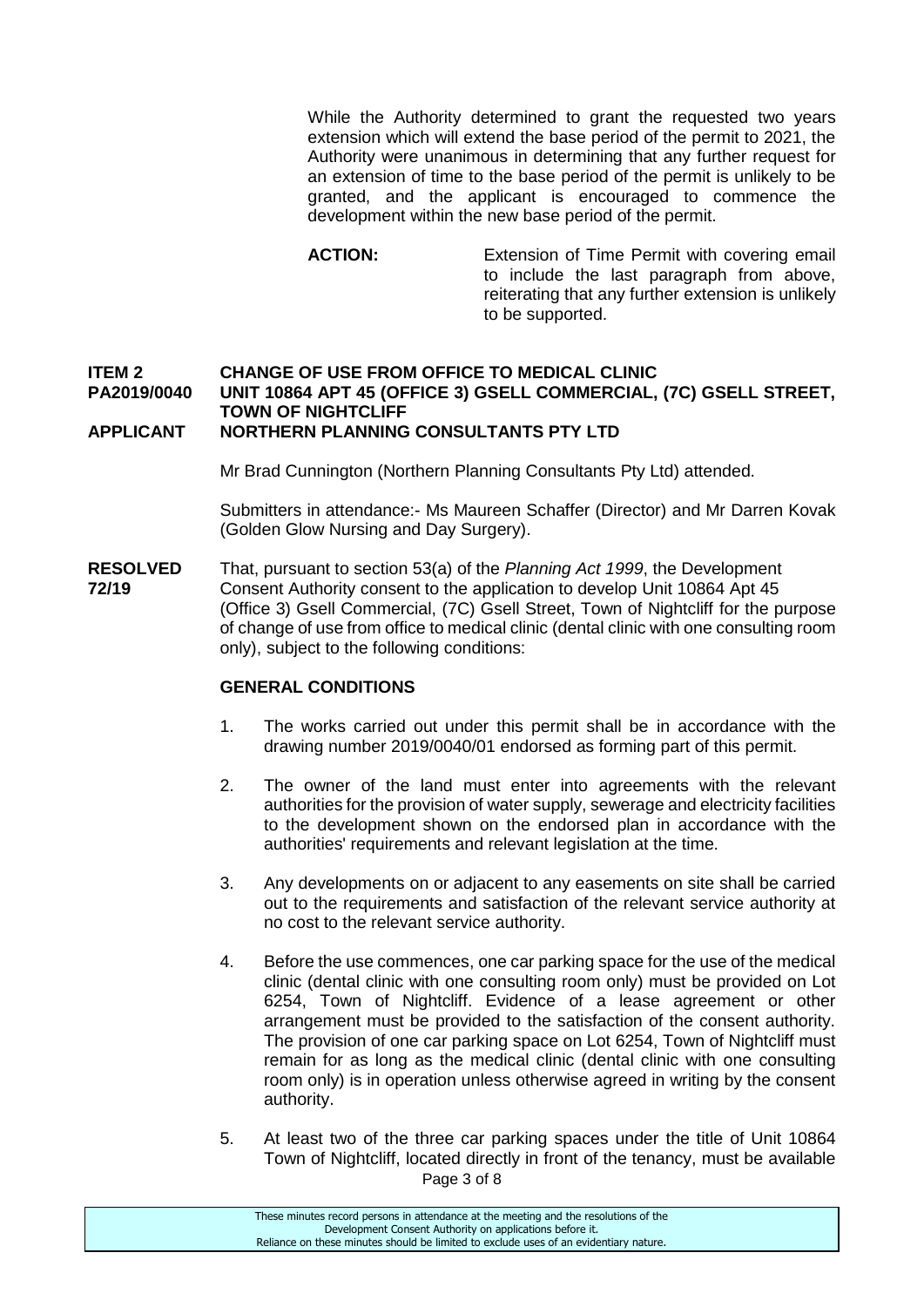at all times for the exclusive use of the patients/visitors of the medical clinic (dental clinic with one consulting room only).

6. The use and development as shown on the endorsed plan must not be altered without the further consent of the consent authority.

## **NOTES:**

- 1. The Power and Water Corporation advises that the Water and Sewer Services **Development** Development Section [\(landdevelopmentnorth@powerwater.com.au\)](mailto:landdevelopmentnorth@powerwater.com.au) and Power Network Engineering Section [\(powerconnections@powerwater.com.au\)](mailto:powerconnections@powerwater.com.au) should be contacted via email a minimum of 1 month prior to construction works commencing in order to determine the Corporation's servicing requirements, and the need for upgrading of on-site and/or surrounding infrastructure.
- 2. Notwithstanding the approved plans, all signage is subject to City of Darwin approval, at no cost to Council.

## **REASONS FOR THE DECISION**

1. Pursuant to section 51(a) of the *Planning Act 1999*, the consent authority must take into consideration the planning scheme that applies to the land to which the application relates.

The Northern Territory Planning Scheme (NTPS) applies to the land, and the site is within Zone C (Commercial) of the NTPS. The primary purpose of Zone C is to provide for a range of business and community uses. The clause further states that the development should; be of a scale and character appropriate to the service function of a particular centre; respect the amenity of adjacent and nearby uses; and promote community safety in building design, having regard to adjacent and nearby uses.

The proposed change of use to a medical clinic is consistent with the provision of a range of business and community uses. The subject site appears to have been developed as a specialist medical hub with some medical clinics and a pharmacy operating from the site. Therefore the proposed change of use is consistent with the other existing uses on site and is unlikely to impact the amenity of adjacent and nearby areas. Matters related to community safety in building design do not apply as the application seeks consent for the change of use of an existing tenancy and will not see any alteration to the built form.

#### *Clause 6.5.1: Parking Requirements*

The purpose of this clause is to ensure that sufficient off-street car parking, constructed to a standard and conveniently located, is provided to service the proposed use of a site.

The amended application proposes a medical clinic comprising of one consulting room, studio/ recovery room, reception and waiting areas, staff room, office, imaging (X-ray) room, sterilisation area, laboratory, and storage/plant areas. As per the table to Clause 6.5.1 a medical clinic requires four car parking bays for each consulting room provided.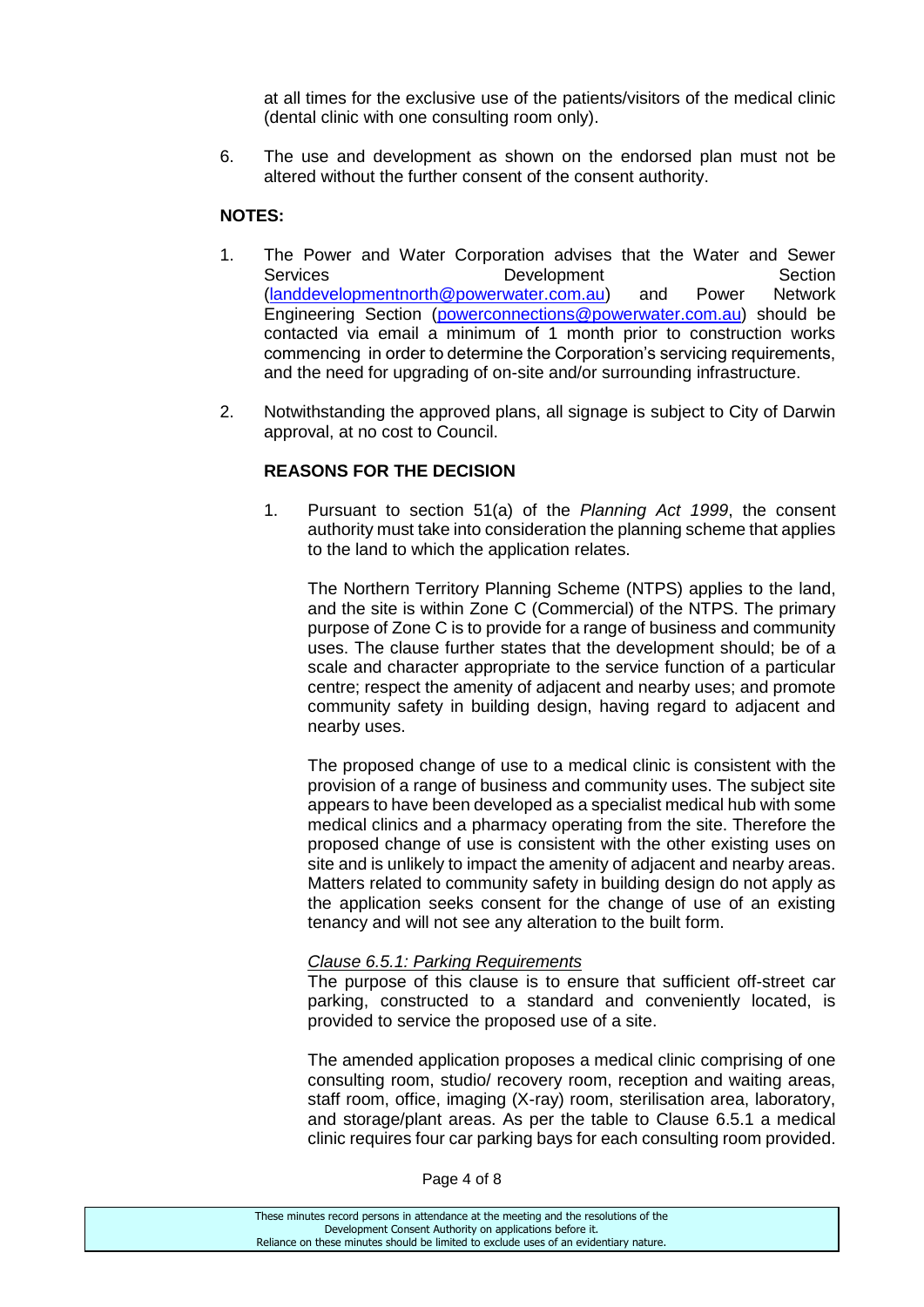The assessment notes that the existing tenancy has three exclusive car parking spaces under the title, situated immediately adjacent to the tenancy entrance, and the application proposes to provide additional car parking space off-site, within Lot 6254 Town of Nightcliff, to accommodate any additional car parking requirement as a result of the proposed change of use. The Authority notes that the applicant has provided a copy of a lease agreement between Masum Nominees Pty Ltd (unit owner) and the Potters House Christian Centre which permits the unit owner to utilise the Potters House car park at Lot 6254 Town of Nightcliff. According to the lease agreement, the Potters House Christian Centre has offered use of six bays on an ongoing basis.

The assessment notes that the off-site car park is located east of the subject land, with pedestrian access provided via the existing footpath and a walking distance of approximately 228 metres from the subject tenancy. The site has no planning history; however, the aerial view of the site shows that the site is primarily used as a car parking area. The assessment also noted that the site has 76 car parks with 10 car parking bays allocated to the place of worship located on the adjacent lot (Lot 6253 Town of Nightcliff).

The Authority noted that notwithstanding the applicant has provided a car parking arrangement to accommodate any parking shortfall from the proposed change of use to a medical clinic, the character of the existing site could change in the future, or the lease agreement could terminate at any time. To ensure sufficient parking is provided in the long term, a condition requiring the provision of one car parking space on Lot 6254 Town of Nightcliff (by lease agreement or other arrangement to the satisfaction of the consent authority) for as long as the medical clinic is in operation, is included on the development permit.

The Authority noted that the amended plan provided by the applicant replaces the consulting room (proposed in the original application) to studio/recovery room which could potentially be used as a consulting room. In addition it was noted that the two storage room areas shown on the plan have identical layouts to the consulting room. The applicant at the meeting clarified that the tenancy shall be occupied by a single dental practitioner specialising in cosmetic dental procedures with longer appointment times and more holistic patient services, and that the additional storage rooms are for the storing of specialised equipment. The applicant confirmed that the medical clinic will be operated by a single dental practitioner only, from one consulting room.

The Authority acknowledged that the application proposes one consulting room only, and given the specific use of the tenancy as a specialist dental clinic it was considered that this use is less intensive than a traditional medical clinic, due to longer procedure times which therefore result in a lower turnover of patients. The Authority determined that the approved purpose should explicitly state that the use is for a dental clinic with one consulting room only which is reflected on the development permit.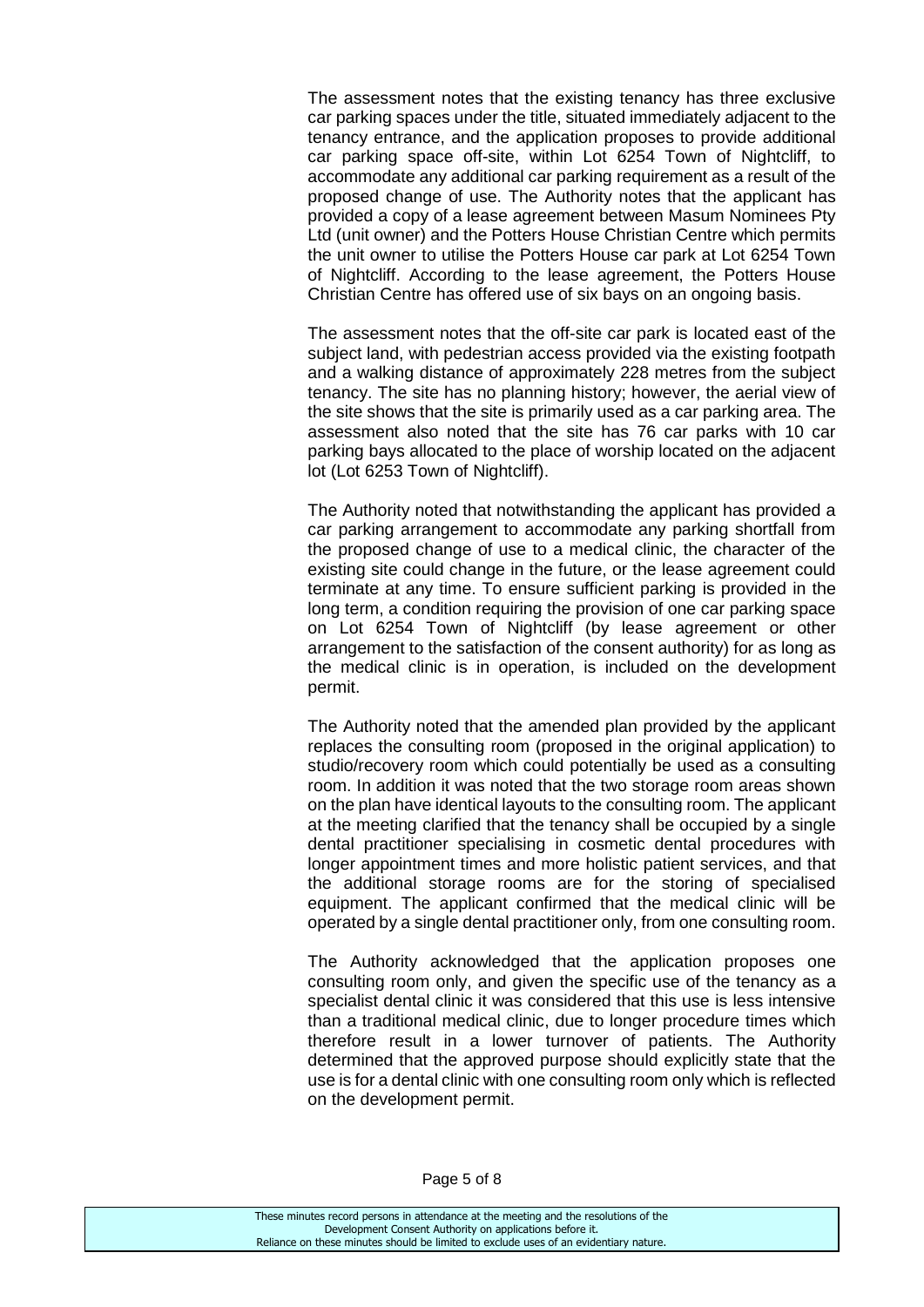2. Pursuant to section 51(n) of the *Planning Act 1999*, the consent authority must take into account the potential impact on the existing and future amenity of the area in which the land is situated.

The proposed change of use to a medical clinic is consistent with the provision of a range of business and community uses. The subject site appears to have been developed as a specialist medical hub with a number of medical clinics and a pharmacy operating from the site. The proposed change of use is consistent with the other existing uses on site and is unlikely to impact the amenity of adjacent and nearby areas.

The proposal complies with the requirements of the Northern Territory Planning Scheme. The applicant has provided evidence of what is considered an acceptable solution to ensure that adequate parking is provided for the development. A condition requiring the provision of one car parking space on Lot 6254 Town of Nightcliff, secured by evidence of an ongoing lease agreement, for as long as the medical clinic is in operation is included on the development permit.

Further, as stated above in reason 1, the specific use of the tenancy as a specialist dental clinic is likely to attract lower visitation rates and subsequently will reduce the potential impact on available car parking. A condition requiring the applicant to make available at least two of the three car parking spaces on-site at all times for the exclusive use of the patients/visitors of the medical clinic, will ensure that sufficient car parking is available for the patients/visitors of the medical clinic.

Provided the use continues to provide additional car parking space offsite to be utilised by staff, and at least two on-site car parks are available at all times for the patients/visitors of the medical clinic, no impact on the amenity of the surrounding areas is foreseen.

3. Pursuant to section 51(e) of the *Planning Act 1999*, the consent authority must take into consideration any submissions made under section 49, and any evidence or information received under section 50, in relation to the development application.

One public submission was received during the exhibition of the application under section 49 of the *Act*. The submission was received from Golden Glow Nursing & Darwin Day Surgery which operate in the same building. The submitter raises concerns regarding parking shortfall form the proposed medical clinic and existing parking issues exacerbated by the residential development and expansion of the number of clinics on the site.

Following the exhibition of the proposal and receipt of the public submission, the applicant provided the amended plan and additional information which were circulated to the public submitter for further comments.

The submitter also attended the meeting accompanied by Mr Darren Kovak and spoke about the concerns raised in the submissions.

Page 6 of 8 Ms Maureen Schaffer firstly raised concern in relation to the layout of the medical clinic which could potentially be used as more than one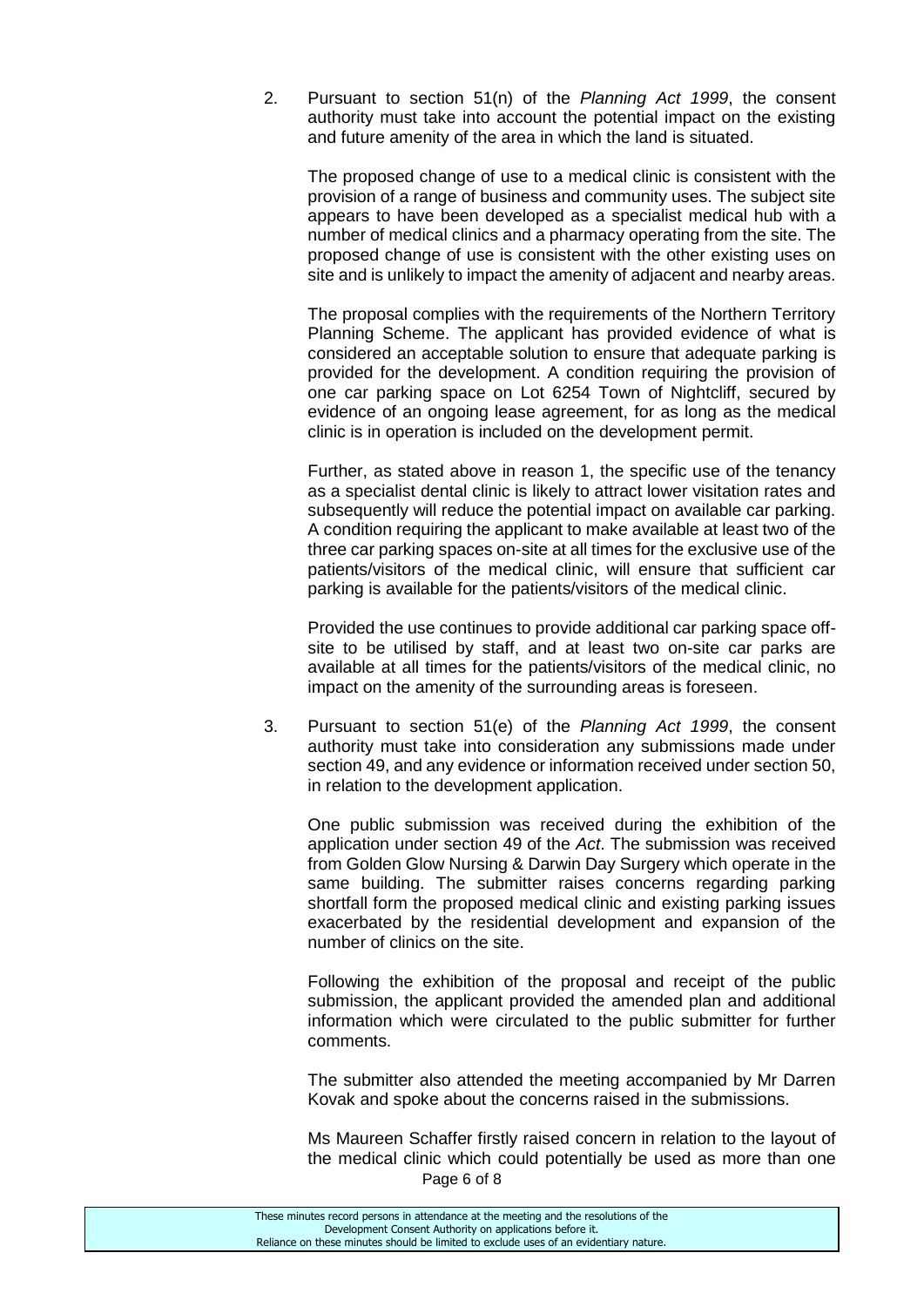consulting room. This concern was also raised by the Authority and is discussed above in reason 1.

Ms Schaffer expressed concerns regarding existing parking issues within the complex and explained that they are exacerbated by the residential development and number of medical clinics developed on the adjacent Lot 10490 Town of Nightcliff. Ms Schaffer stressed that notwithstanding the commercial tenancies have designated car parks, these are often illegally occupied by the visitors of the medical clinic on the adjacent lot and by occupants and visitors of the residential development. Ms Schaffer stressed that they are currently finding it hard to enforce the use of their spaces or any broader car parking management for the complex and consider the proposed change of use for another medical clinic will only add to the existing problem.

The Authority carefully considered the concerns of the submitters and took these comments into consideration in making its decision. The Authority sympathised with the existing car parking management issues and considered that this was an issue that should be clearly managed by the body corporate. While the Authority acknowledged these existing issues it accepted that they were outside of the scope of the current planning application which in summary requires four parking spaces, three of which are proposed to be provided on-site and one of which is proposed to be provided off-site through an ongoing lease agreement. The Authority has applied relevant conditions to the development permit to ensure that the car parking associated with this proposal is managed appropriately.

The Authority noted that the representative from the City of Darwin at the meeting acknowledged that due to extremely limited availability of any further on-street or off-street parking in this area the Council does not support any car parking contribution for any shortfall resulting from the medical clinic. The Council do however note that the proposed use is unlikely to have any considerable impact on the existing car parking issue.

4. Pursuant to section 51(j) of the *Planning Act 1999*, the consent authority must take into consideration the capability of the land to which the proposed development relates to support the proposed development and the effect of the development on the land and on another land, the physical characteristics of which may be affected by the development.

The subject land is suitably zoned for the proposed use, not affected by excessive slope, drainage or other constraints, and suitably located as part of an approved commercial complex. The proposed use is consistent with the range of uses both existing and anticipated within the locality.

Page 7 of 8 The proposed medical clinic requires four car parking spaces. Given the tenancy has only three car parking spaces under the unit title, the application proposes to provide the additional car parking space offsite, within Lot 6254 Town of Nightcliff, to accommodate any additional car parking requirement as a result of the proposed change of use. Provided that the provision of one car parking space is provided off